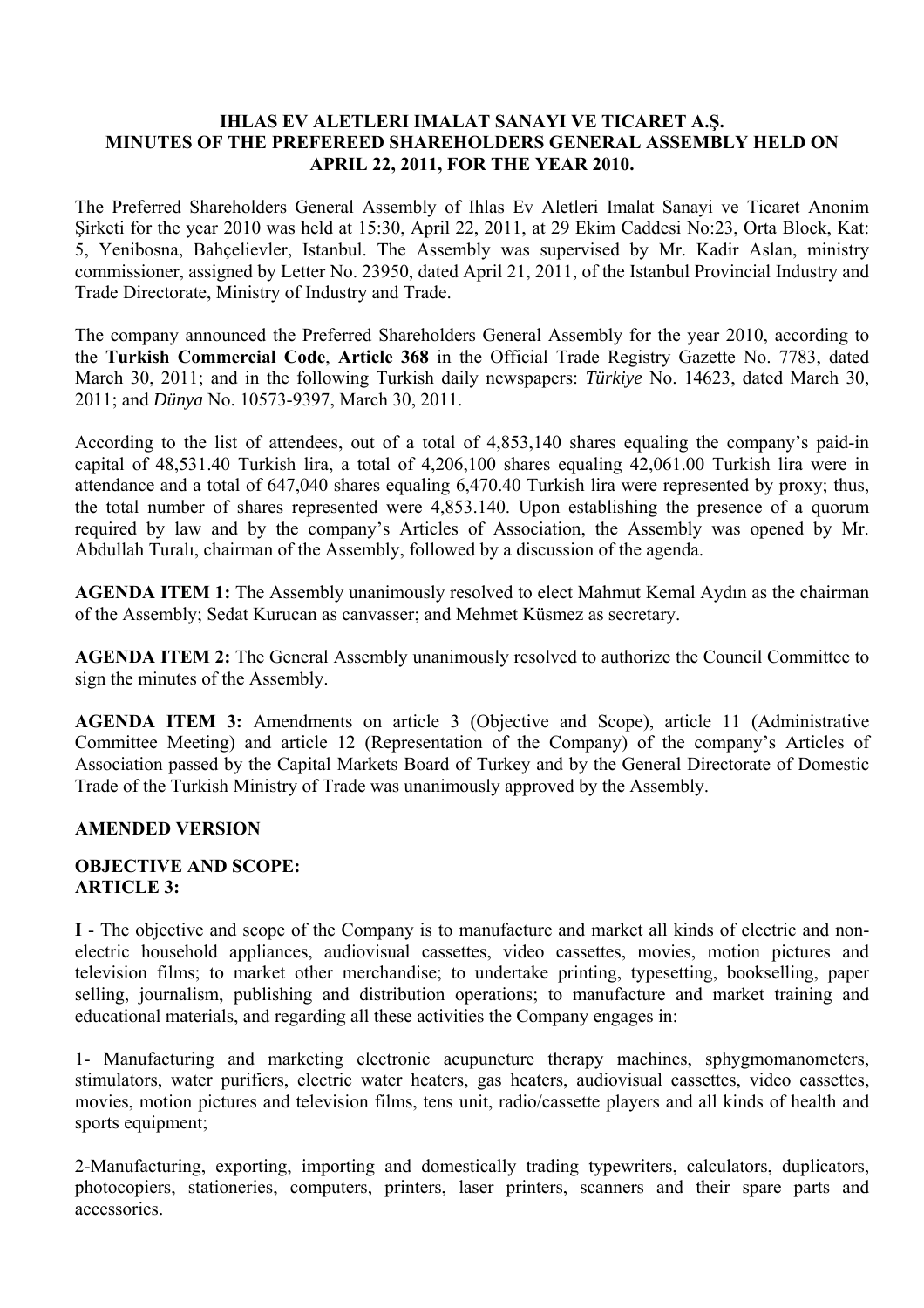3-Manufacturing, exporting, importing and domestically trading refrigerators, washing machines, dishwashers, electric vacuum cleaners, carpet machines and carpet washing machines, gas heaters, radiators, gas stoves, solid fuel-burning heaters, heaters and coolers of various systems, office and household-type air-conditioners, car air-conditioners, radios, tape players, record players, television sets, video sets, video cameras, music player sets, videotapes, video game tapes, tapes and their spare parts and accessories;

4-Manufacturing, exporting, importing and domestically trading all kinds of telecommunications equipment such as telephones, telexes, fax machines, pagers, mobile phones, cellular telephones, telephone switchboards, alarm systems and their spare parts, equipment and accessories;

5-Manufacturing, exporting and importing all kinds of hospital, laboratory equipment and x-ray machines, medical equipment, optical instruments, measuring instruments, clocks, wrist watches and their spare parts, equipment and accessories;

6-Manufacturing, exporting, importing and domestically trading photographic materials, cameras and films;

7-Manufacturing, exporting, importing and domestically trading all kinds of electrical equipment, construction materials, medical materials, installation materials;

8- Giving and receiving commitments, commissions, distributorships, franchises, general distributorships, dealerships and representations in every field and maritime businesses the Company operates;

9- Establishing sales offices and dealerships and setting up service stations and repair shops at home and abroad in every field of business in which the Company operates;

10- Participating in government and private sector tenders and placing bids; concluding contracts and making commitments;

11- Entering into partnerships with and making commitments to foreign companies in the areas of agriculture, industry and tourism which are within the scope of the Law for Encouragement of Foreign Capital and government orders; **The Company shall abide by the conditions set on Provision II-6 when passing resolutions on this subject matter.** 

12- Selling, purchasing, registering in the name of the Company all copyrights, trademarks, models, images, know-how, patents, patent rights, and the like both at home and abroad; transferring and selling all kinds of technology;

13- Purchasing, selling, marketing, importing and exporting all consumer durable and non-durable goods (electrical, electronic and other household appliances);

14- Engaging in engineering and consulting activities within the scope of the Company's operations;

15) Purchasing, selling, importing and exporting raw materials (crystal, polystyrene, ABS, iron and steel products);

16- Fulfilling all necessary import and export procedures including customs clearance operations;

17) On the condition of making necessary informative disclosures that are required by the Board of Directors, obtaining long-term, medium-term and short-term loans, investment loans, commodity loans,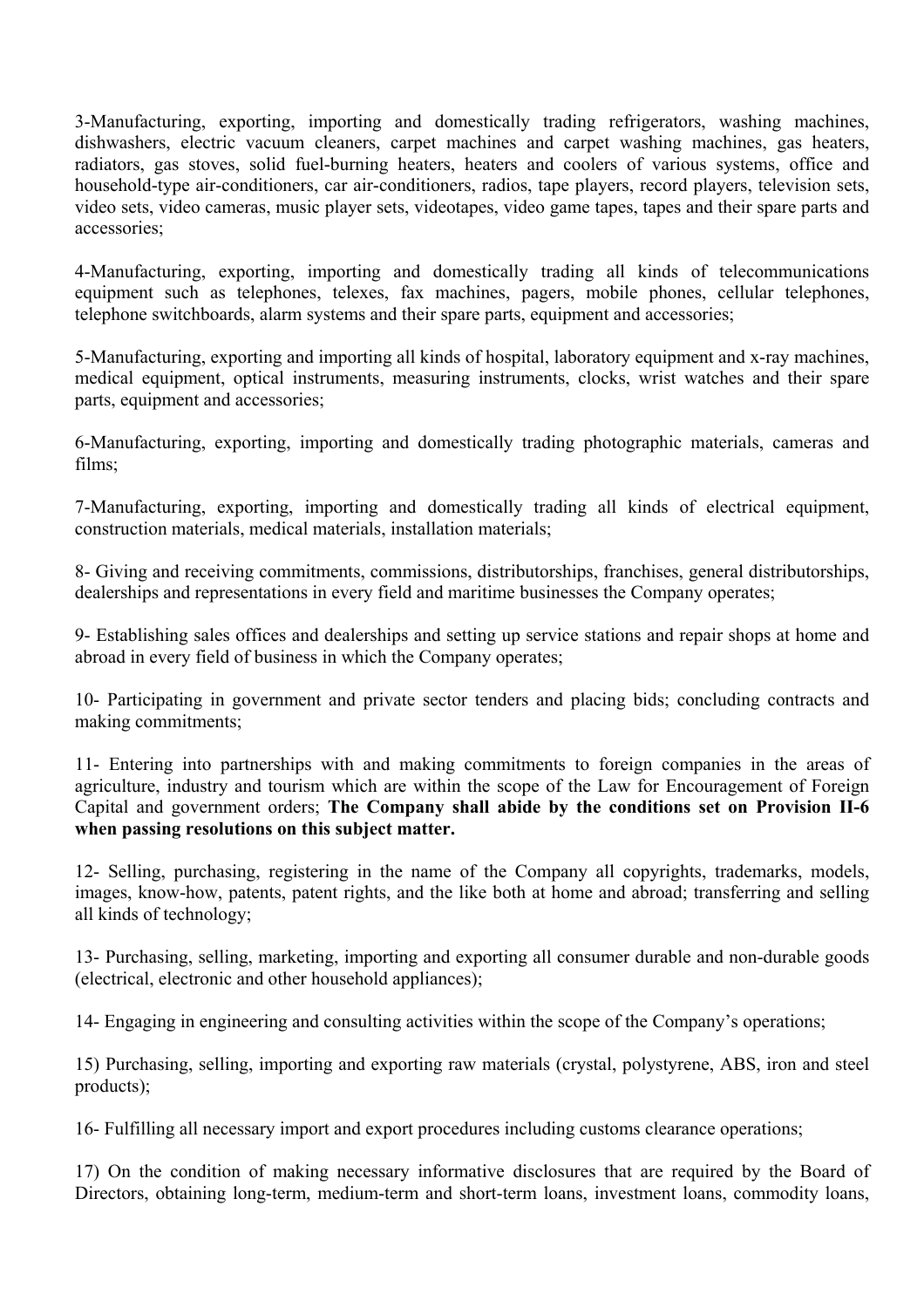letters of credit, open credits, single credits against stocks and bonds and the like; extending and receiving all kinds of mortgages and collateral on behalf of the Company; **The Company shall abide by the conditions set on Provision II-6 when taking decisions on this subject matter.** 

18) Entering into partnerships with natural or legal entities which undertake operations within the Company's scope of activities; participating in existing partnerships and entities; purchasing stock certificates, share certificates and their stock subscriptions; selling and exchanging its own stock certificates and share certificates provided that the Company does not engage in brokerage operations and portfolio management;

19) Purchasing real estate and rights which can be considered as real estate; engaging in construction activities and selling and leasing the finished products and leasing them partly or as a whole; leasing and purchasing buildings, facilities, factories, equipment and motor vehicles of others; acquiring rights in favor of the Company and disposing of the goods it owns at will in order to continue and develop the activities it carried out in accordance with its objectives. **The Company shall abide by the conditions set on Provision II-6 when passing resolutions on this subject matter.** 

**II -** In order to accomplish the objective and scope of the Company,

1- Obtaining long-term, medium-term and short-term loans and investment loans; obtaining secured and unsecured loans; pledging or mortgaging the properties of the Company if necessary, in order to enter into all kinds of financial, commercial and industrial commitments and execute agreements. **The Company shall abide by the conditions set on Provision II-6 when passing resolutions on this subject matter.** 

2- Purchasing real estate or ships required for business and selling them if needed;

3- Putting liens on or collateralizing the properties of others in favor of the Company or acquiring all rights on these in favor of the Company if the operations and business commitments undertaken requires them; **The Company shall abide by the conditions set on Provision II-6 when passing resolutions on this subject matter.** 

4- Purchasing, hiring or leasing those it owns and selling if needed all kinds of transportation vehicles;

5- Establishing social associations for the benefit of the officers, employees and workers of the Company according to Article 468 of the Turkish Commercial Code and making investments with a view to secure their perpetuation and operation and making them productive in the best way possible.

## **6- The Company shall issue guarantee, bail, security, lien and mortgage only on behalf of itself in favor of partners, which are included in the full consolidation during the preparation of financial statements and for the third parties, in order to run business operations and on the condition that it abides by the rules set by the Capital Markets Board.**

If and when the Company wishes to engage in other fields of business that may be deemed necessary and useful for the Company in the future, in addition to and besides the fields of business listed above, then and in this case, after receipt of required consents from the Ministry of Industry and Trade and the Capital Markets Board, a proposal of the Board of Directors related thereto will be submitted to the General Assembly of Shareholders for approval, and upon an affirmative resolution of the General Assembly of Shareholders, the Company may enter into such additional fields of business.

## **AMENDED VERSION**

**MEETINGS OF THE BOARD OF DIRECTORS AND QUORUM OF THE MEETINGS:**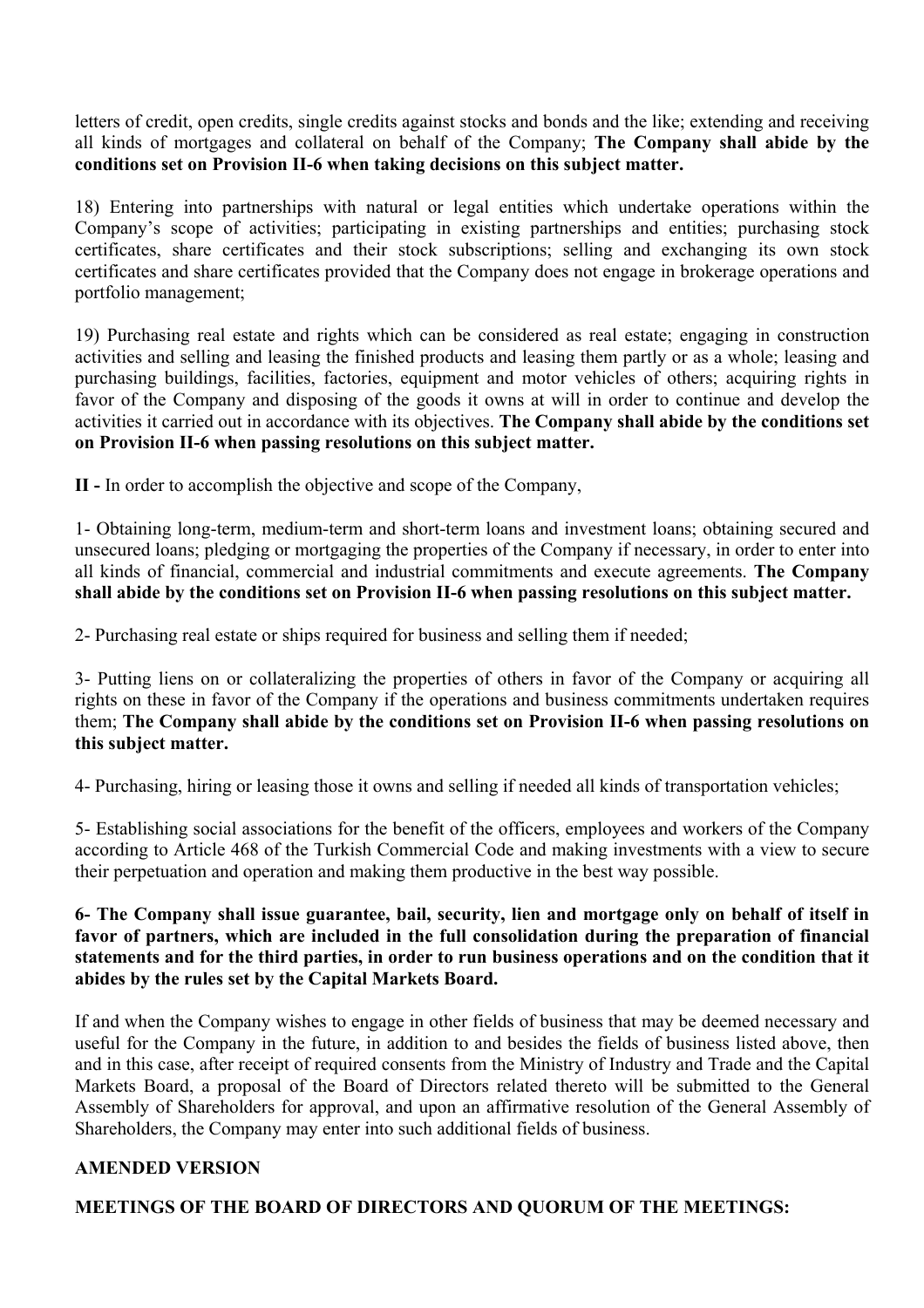**ARTICLE 11:** The Board of Directors shall convene at any time it deems necessary to discuss business matters and conduct business. However, it has to convene at least once a month. At least half of the members plus one shall be present for the Board of Directors to pass a resolution. Resolutions shall be passed by the majority of the present members. Any member of the Board of Directors may not vote as a depute of another member. Resolutions shall be passed the following week in case of equal number of votes. In case of equal votes in that time as well, the proposal shall be deemed declined. Members may not participate in meetings regarding themselves or their relatives. Resolutions passed by the Board of Directors at the end of the meeting are recorded by the Secretary of the Board of Directors for signature. All members are required to sign the resolutions. All opposing members are also required to sign the resolution with the reason for their objection noted. Unless one of the members calls for a meeting, Board of Directors' resolutions may be passed by means of obtaining written consent from the members for a proposal made by one of them. Only written and signed resolutions shall be deemed valid.

# **AMENDED VERSION**

# **DUTIES OF THE BOARD OF DIRECTORS, AUTHORITY TO REPRESENT AND BIND: ARTICLE 12:**

## **A) Duties and Responsibilities of the Board of Directors**

The Company is managed and represented by the Board of Directors.

Documents given and agreements made by the Company shall be deemed valid when individuals, who are authorized to represent and bind the company, sign under the company title. The signatures, which will represent and bind the Company, will be determined by the Board of Directors.

Members of the Board of Directors elect a chairman and a deputy chairman to represent the chairman when he or she is not available.

Board of Directors may set up committees and commissions from the members as deemed necessary to manage operations, to prepare items presented to them, to report on items on vital matters and especially on drawing the balance and to follow up on resolutions.

The Board of Directors may elect a managing director or managing directors from its ranks to delegate some of the managerial powers to them as it becomes necessary.

The Board of Directors may also represent and bind the Company by appointing Directors.

Board of Directors shall keep the balance sheets for the past business year and submit to shareholders for review at least 15 days before the General Assembly according to the provisions of the law.

In addition to the balance sheet, the Board of Directors also prepares a report to be submitted o the General Assembly to display the Company's business, financial and economic state, to summarize operations and transactions that have been completed, as well as preparing a proposal on the amount of capital reserve and on the earnings to be distributed. Report and proposal documents shall be submitted for the inspection of the shareholders at least 15 days before the General Assembly.

The Board of Directors shall perform actions to meet the requirements stipulated in the Corporate Governance Principles that have been or will be published by the Capital Markets Board.

# **B) MINIMUM REQUIREMENTS SOUGHT FROM THE MEMBERS OF THE BOARD**

As a principle, individuals with extensive knowledge and skills, who have enough experience and background, shall be elected as members of the board. Individuals, who have been jailed for more than